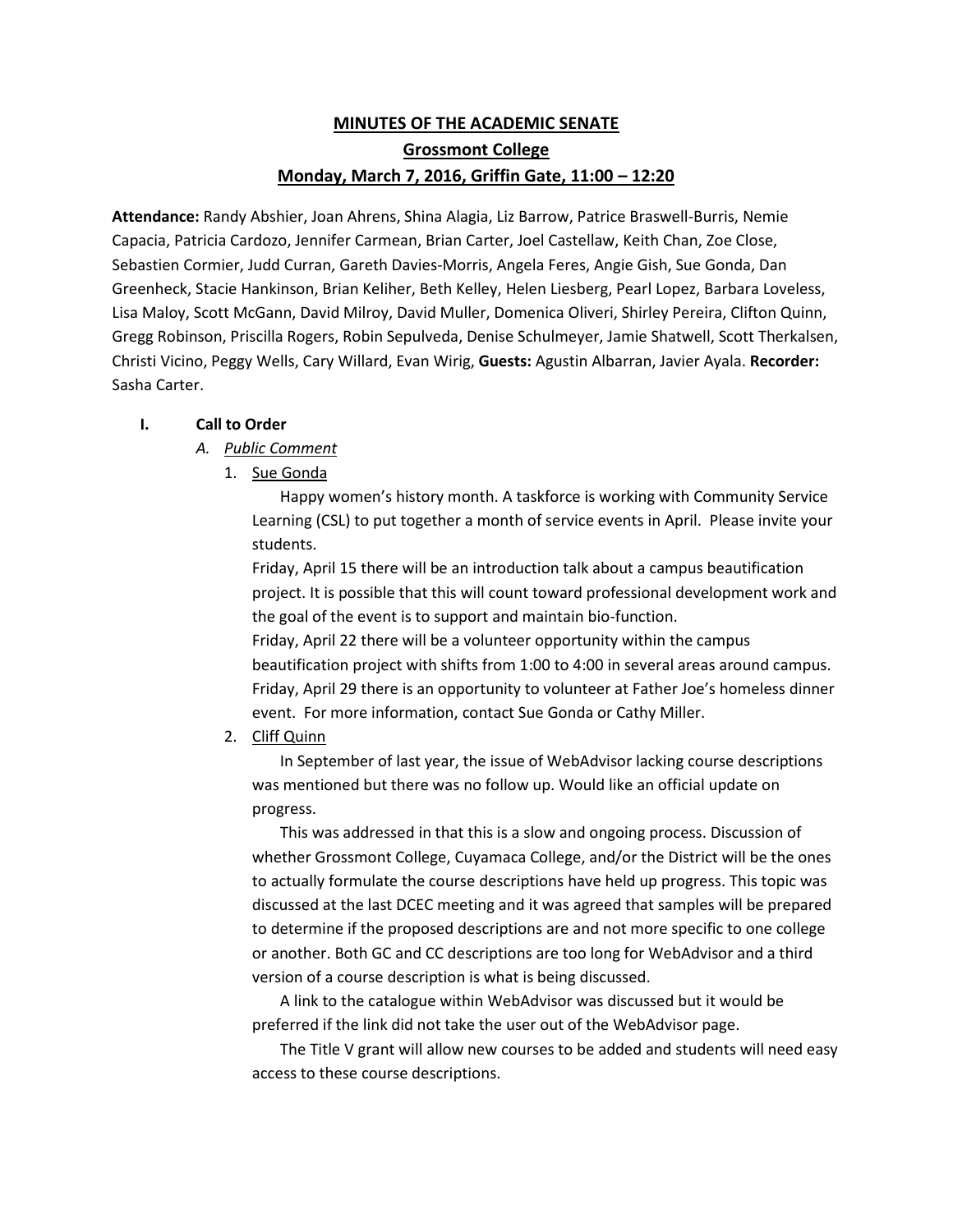It was also mentioned that during Week of Welcome, there are many students looking for classrooms that end up being Cuyamaca College classes. The possibility was mentioned of eliminating the Grossmont College or Cuyamaca College options within WebAdvisor. It was mentioned that this problem also occurs a lot with online courses, which doesn't affect the course as much as it affects financial aid.

- *B. Approval of Agenda* M/S Approved
- *C. Approval of Minutes from February 29* M/S Approved

#### **II. President's Report**

#### *A. Strategic Planning Forum*

The forum has occurred since the previous meeting. The feedback was that the forum was productive and during that time, implementation strategies were addressed. There were three focus areas discussed during the meeting: outreach, engagement, and retention. There is a brochure available to review that includes a brief overview of progress, a bit about ATD, our major innitiatives, and focus areas of the college.

The attendance for the event was about 75 people.

Moving forward, there will be another round of student focus groups after we have now identified specific areas of concern to address with students.

#### *B. Open House (update)*

The results of the open house were mixed. The format and level of faculty and staff participation at the event was positive and worked. Feedback from parents and staff was overwhelmingly positive.

However, the community attendance at the event was poor. The college is in the process of hiring an outreach coordinator and this experience demonstrated the need for the position. The event was well put-together but lacked outreach coordination to apply the necessary level of sustained, coordinated effort to bring the public onto the campus in large numbers.

There is now a fear for next year of losing the number of faculty and staff that were involved this year as a result of low attendance. People who were involved in the coordination of the event are already discussing how to improve for the next year.

At this point, it was mentioned that word of mouth is something that is important to factor in, specifically the parents that attended this year who will likely talk to other parents about next year's event. At the time of the event, Petco Park was hosting a science/math fair, which may have contributed to the low attendance.

It was suggested to not have back to back planning meetings and then a Saturday Open House; faculty and staff are less likely to be involved. It was also suggested to have events like this at high school campuses so that students do not have to come to our campus, making it easier for them and improving attendance. Another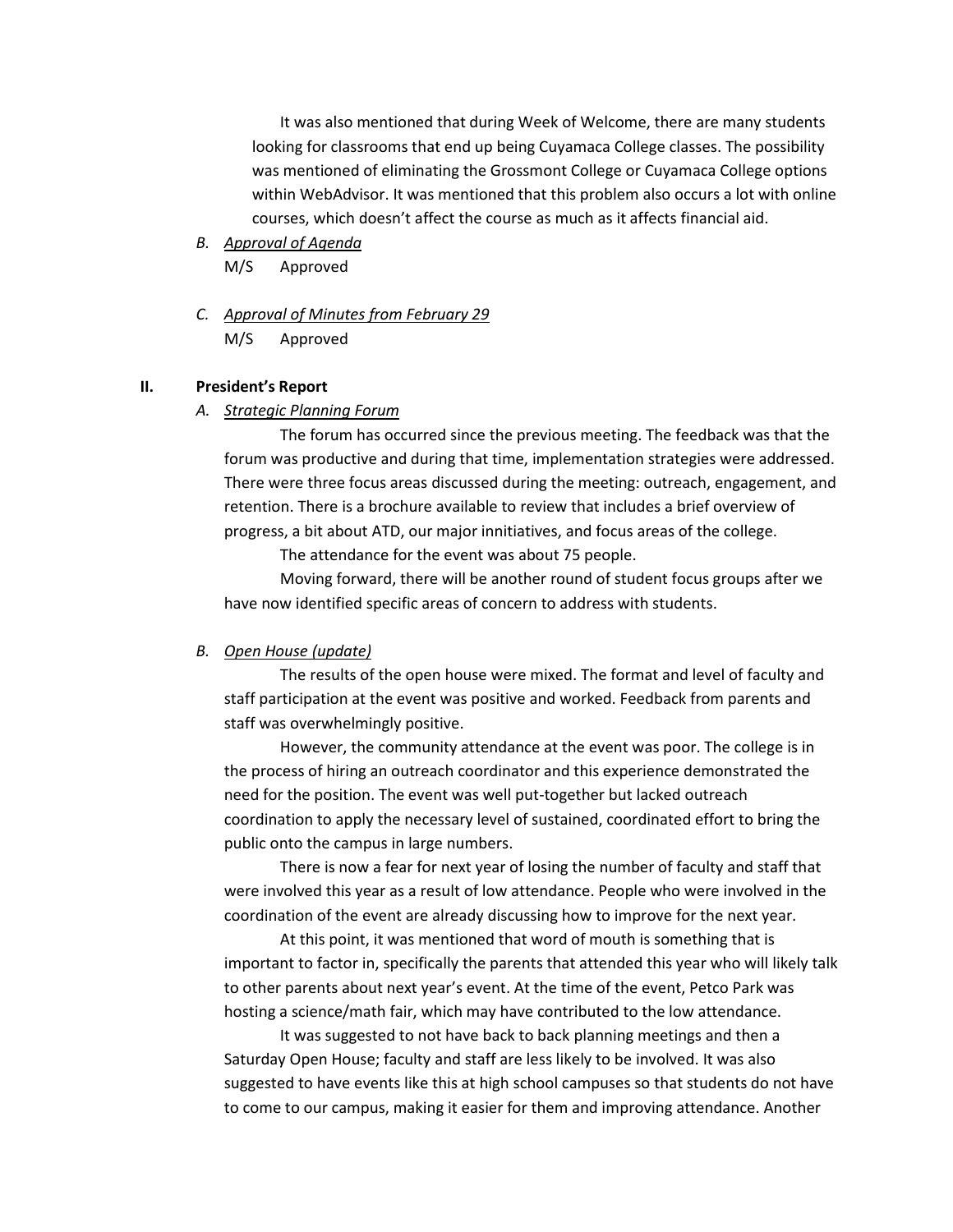suggestion was to increase the college's presence at community events; there are UC students looking for community colleges to take summer courses.

#### **III. Committees**

#### **IV. Action Items**

#### *A. Canvas*

(displayed: LMS selection plan – attachment A) There was overwhelming vote/support of Canvas from students. There are multiple ways for students to receive notifications through Canvas, and it has a fully functional app. There is a high degree of willingness to work with the state and there was conversation started in October that included groups that were created between people from Grossmont College, Cuyamaca College, and district over a series of 6 months.

There have been demos, surveys, Flex Week presentations, temporary accounts available, and presentations at AS meetings. The formal recommendation will come from LMS working only after the two Academic Senates have voted. The Grossmont DE committee recommends a change to Canvas and Cuyamaca College Senate voted to adopt canvas. Many other schools (local colleges) statewide have made the commitment to change to Canvas.

It was mentioned that SDCC contract is not up, and they received a discount to continue with Blackboard, so there is still the potential option to stay with Blackboard with 50% off price.

It was mentioned that both Blackboard and Canvas will be running concurrently for 18 months during the transition to Canvas – if that is the decision that is made.

The level of student and faculty support from Canvas over Blackboard is incomparable. Canvas has a hotline number available for student and faculty support 24/7.

It was mentioned that Canvas is free until 2018, at which time the contract will be renewed and the cost after that is projected to be minimal, but that we have not guarantees on that count. Prices could go up substantially.

There are several students and faculty that go to different campuses in a semester, and Canvas' one login makes the transition easier. It was pointed out that SDSU will not be making a switch to Canvas and that students that transfer there from Grossmont will have to return to learning Blackboard. This was resolved that once an individual learns Canvas, the transition to any other LMS is an easy one.

It was mentioned that the transfer of work from Blackboard to Canvas is not simple and the question of ease of transition of archived classes was mentioned.

It was mentioned that if the decision is not to switch to Canvas, Blackboard Ultra would be in place. Feedback about Blackboard Ultra was that it is underdeveloped.

Janet Gelb, Chris Rodgers and DE coordinators are the workforce to make the transition seamless if the vote is to switch to canvas. A SDICCA group is working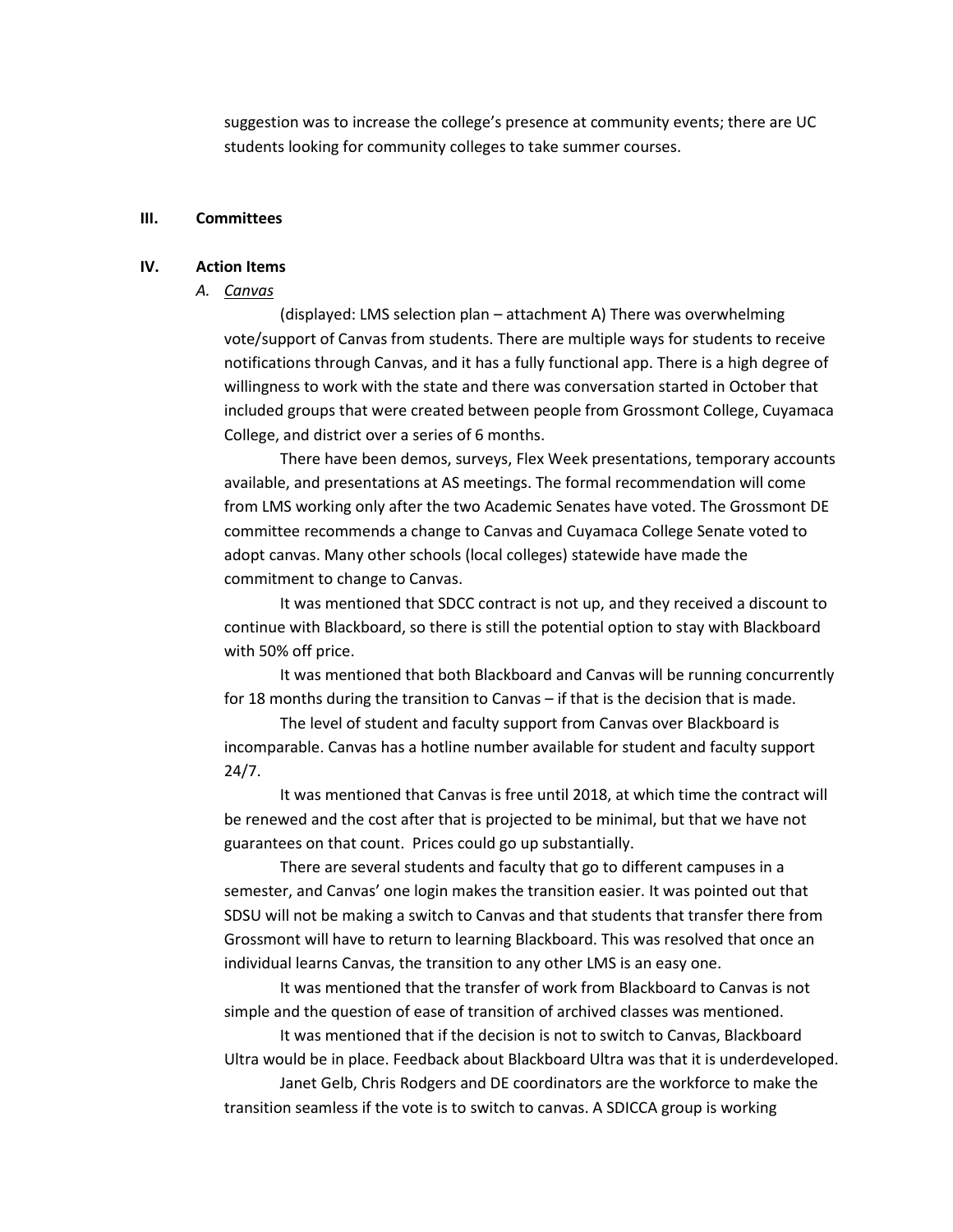together to identify problems address them accordingly. Some in SDICCA have already made the move in that direction and others are on their way.

It was reiterated that the decision was made about the products themselves, based on which has the most to offer students and faculty – not based on cost.

It was mentioned that students will need the most up-to-date computers to use Canvas, which does not allow those students who are disenfranchised to have the same opportunity. It was clarified that this is not true and that Canvas will work on other computers. There was an email to the ESBS part-time Senate Representative that indicated a preference for Blackboard and there were difficulties found at other campuses using Canvas. It was clarified that Canvas has been found by DSPS accessibility specialists to be more accessible than Blackboard.

It was mentioned that some may not like to learn a new product such as Canvas, however, if Blackboard is kept, there will eventually be a new platform (Ultra) to learn anyway.

There are committees that will plan ahead to avoid transition problems to address them and prevent them. LMS design is being taken into account.

At this time, there is a call for a vote for an LMS. M/S E. Wirig/J. Gelb/motion passed to vote

Vote: adopt Canvas as new LMS

- Favor: 32
- Opposed: 9
- Abstained: 4

Vote passed.

#### **V. Information Items**

#### *A. Doing What Matter – Strong Workforce (Javier Ayala)*

(displayed – workforce development powerpoint – attachment B) Of ten colleges in SDICCA region, Grossmont is the first senate body to take on this conversation. Workforce development involves not only CTE, but every department. What workforce body addresses: conditions to enter workforce has changed (California is big on this) and address skills gap for workforce (unique to East County).

The "deputy sector navigators" will be here on April  $11<sup>th</sup>$  to answer questions/address concerns about how faculty can address skills gaps. There are career readiness components in all programs, not just CTE.

The statewide taskforce recommendations to address these issues include how students are being introduced to their pathway to get them there earlier, where students come in and where they go (marketing), return on investment (job trends, placement trends), and programs that don't take two years to complete, making the